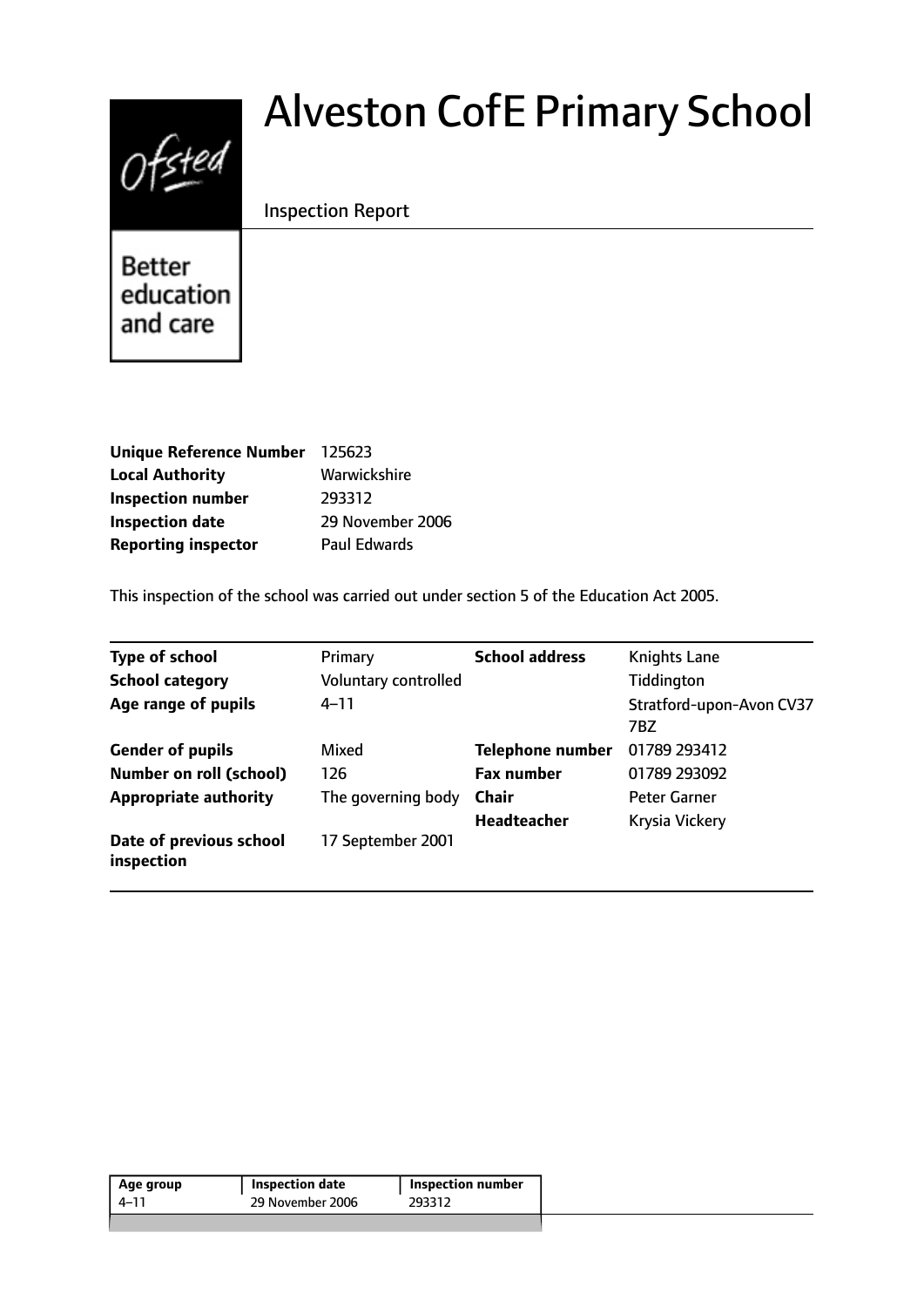© Crown copyright 2006

Website: www.ofsted.gov.uk

This document may be reproduced in whole or in part for non-commercial educational purposes, provided that the information quoted is reproduced without adaptation and the source and date of publication are stated.

Further copies of this report are obtainable from the school. Under the Education Act 2005, the school must provide a copy of this report free of charge to certain categories of people. A charge not exceeding the full cost of reproduction may be made for any other copies supplied.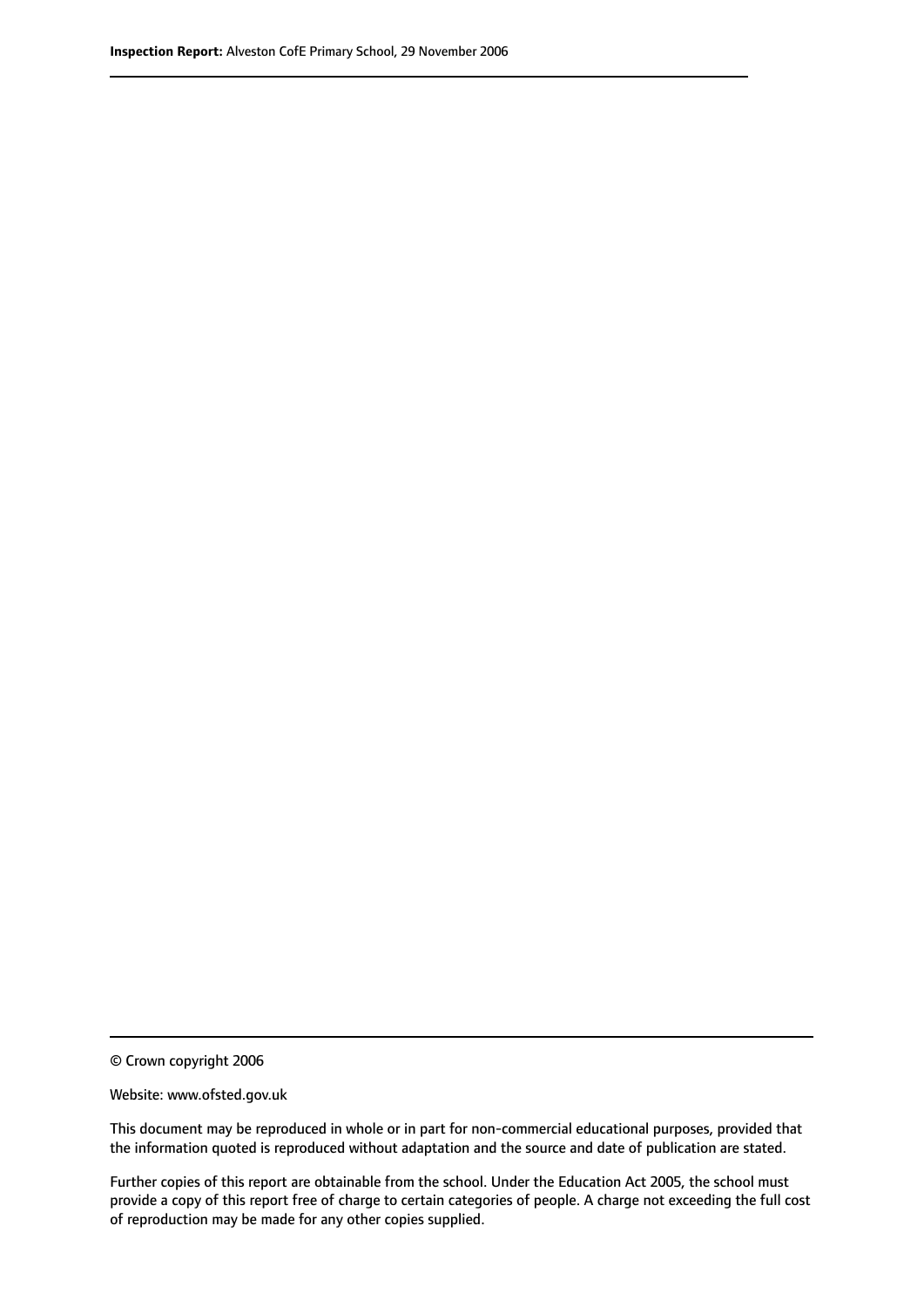# **Introduction**

The inspection was carried out by two Additional Inspectors.

# **Description of the school**

Alveston Church of England Primary is a small school. There are five classes, each with pupils from two year groups. Almost all pupils are of White British heritage. A few pupils are at an early stage of learning English as an additional language. The percentage of pupils with learning difficulties and/or disabilities is below the national average. The children start school in the Reception Year with skills that are broadly average. During the last two years, three new teaching staff have joined the school.

#### **Key for inspection grades**

| Outstanding  |
|--------------|
| Good         |
| Satisfactory |
| Inadequate   |
|              |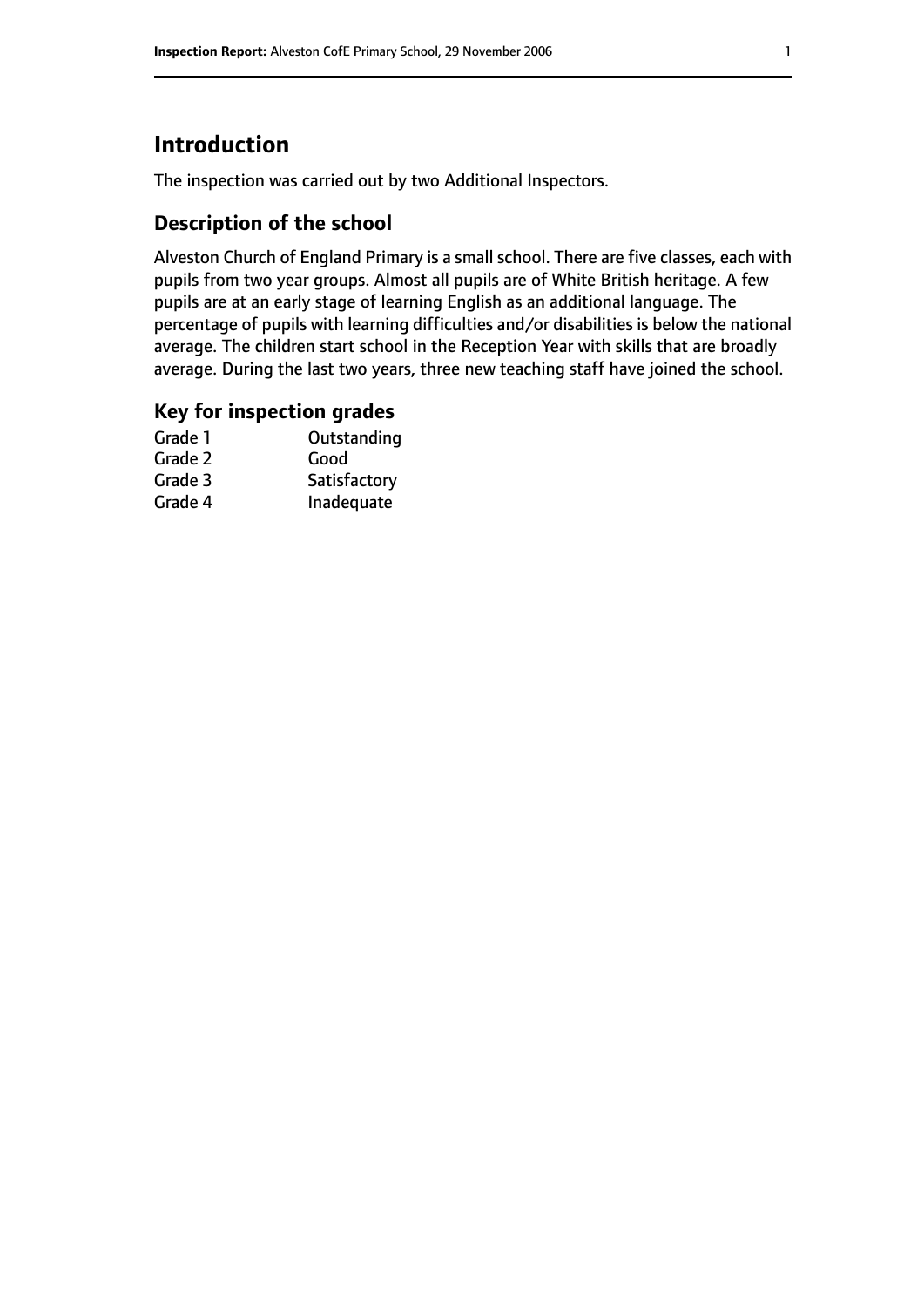# **Overall effectiveness of the school**

#### **Grade: 2**

Alveston Church of England Primary provides a good education for its pupils. Relationships between staff and pupils are good and the overwhelming majority of parents are very pleased with the provision. The comments of one parent were mirrored by several others when stating, 'The school has always put children first and tries to give them as much of a well-rounded education as it can afford with trips, visiting artists and extra activities.'

The basic skills of literacy and numeracy are taught well in the Reception class. However, not enough attention is paid to developing children's knowledge and understanding of the world and their creative and physical skills and their achievement is satisfactory in these areas. This results in a lack of opportunities for them to make choices and develop their independence. Pupils achieve well throughout the rest of the school and standards are well above average in the key areas of English and mathematics by the end of Year 6. This is because good teaching ensures that work is challenging and builds effectively on what pupils have already learned. Standards in writing in Years 3 to 6 are particularly good because the pupils are given very good opportunities to practise skills through imaginative activities. For example, the 'Write Dream' project effectively combined writing, art and information and communication technology (ICT). Although standards in science are above average, pupils do not achieve as well as they should. This is because some work in this subject is too prescriptive and does not provide the pupils with sufficient opportunities to carry out investigations for themselves and to learn from their own mistakes.

Pupils' personal and social development is good. Pupils behave well and are keen to take part in all aspects of school life. Pupils are pleased that they have the opportunity to voice their opinions through the school council and to take on responsibilities such as librarians. The curriculum is good, providing pupils with a wide range of interesting activities. Pupils have a good understanding of how to keep healthy and safe as a result of the good care and guidance they receive. Academic guidance is good, helping pupils to achieve well. Pupils learning English as an additional language receive good support, enabling them to make good gains in their acquisition of English.

Leadership and management are good. There is a clear focus on raising standards and this has resulted in any weaknesses being identified and addressed successfully.

#### **What the school should do to improve further**

- Provide more opportunity for Reception children to explore, experiment, plan and make decisions for themselves, to improve their knowledge and understanding of the world and creative and physical development.
- Improve the rate of pupils' progress in science by providing more opportunities for them to plan and undertake their own investigations.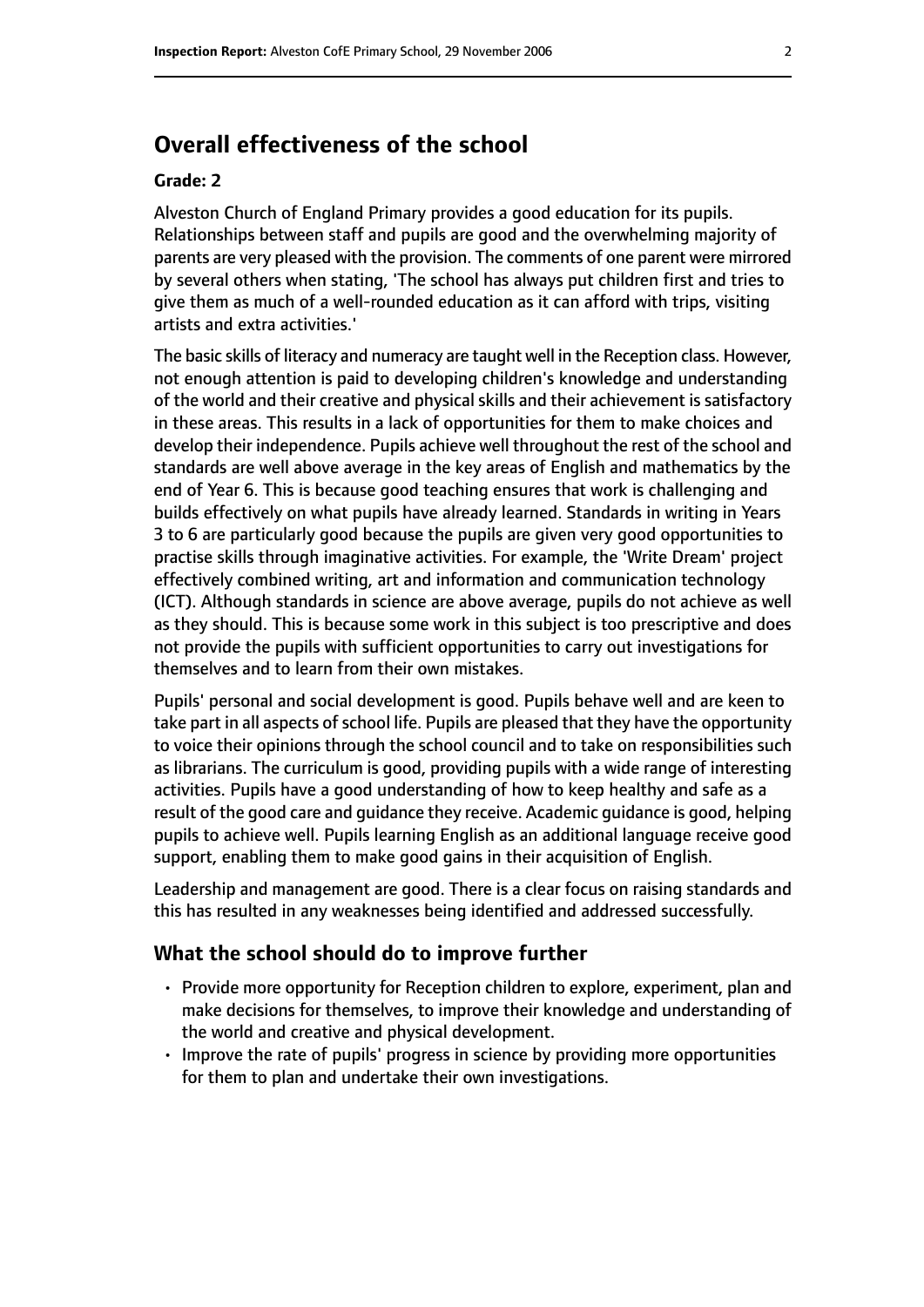# **Achievement and standards**

#### **Grade: 2**

The standards attained in national tests at the end of Year 6 show that pupils achieve well. In the years from 2003 to 2005, standards were above the national average in English and mathematics and were very high in 2005. Although not quite as high in 2006, results were still well above average. Over the past three years, standards in writing have risen because of increased opportunities to write for a range of purposes across the curriculum. Standards in mathematics tests at the end of Year 2 improved significantly in 2006 because of the clear focus on challenging the average and more-able pupils to do better. Standards are not as good in science because pupils are less confident in planning and carrying out their own investigations.

For children in the Reception Year there is an effective focus on developing basic skills in reading, writing and mathematics. However, their progress in other areas of the curriculum is only satisfactory because there is a lack of clarity in the planning as to how their needs can be best met in a mixed-year group.

Throughout the school, pupils with learning difficulties make good progress because of the good level and quality of support. The good progress made by pupils at an early stage of learning English is the result of the effective support by school staff.

# **Personal development and well-being**

#### **Grade: 2**

Pupils' personal development, including their spiritual, moral, social and cultural development, is good. Pupils' good behaviour plays a significant part in their good achievement and learning. Pupils have a good awareness of how to stay fit, healthy and safe because this is promoted well in lessons and in the extra sporting opportunities that they thoroughly enjoy. Because they attend school regularly and arrive on time, pupils develop good work habits. Their understanding of the world of work is further enhanced by working in small teams and partnerships, for example, in activities to raise money for charities. Older pupils enjoy the extra responsibilities they have and are proud of the school council's work, saying, 'We're part of the school and we get heard.' The pupils are suitably prepared for the next stage of their education.

Pupils' development of independent learning skills is satisfactory rather than good. They enjoy making choices in their learning but opportunities for them to do this are too limited.

# **Quality of provision**

#### **Teaching and learning**

#### **Grade: 2**

Lessons are well organised and teachers make good use of explanations and demonstrations to help pupils understand new ideas. Teachers expect pupils to behave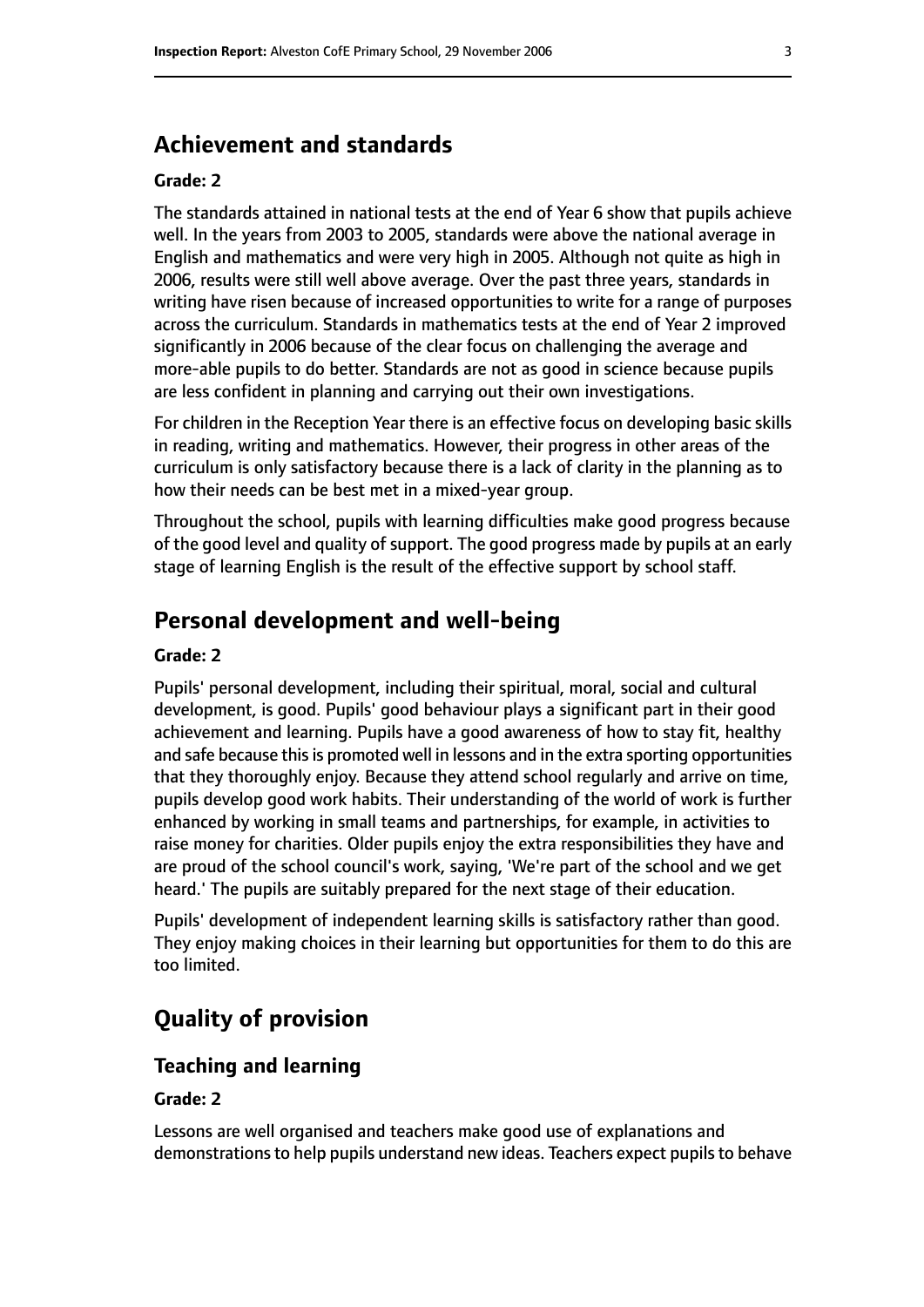well and they do so because lessons are brisk and challenging. Teaching assistants provide good support for pupils with learning difficulties and those at an early stage of learning English. Consequently, these pupils progress at the same rate as their classmates. Pupils' good progress is the result of good teaching over time. Although pupils work well, they are sometimes given insufficient opportunities to work independently and to take more responsibility for their own learning. This is particularly evident in science and the Reception Year, where achievement is not as good as it should be. Assessment is used well to monitor pupils' progress in English and mathematics and to ensure that work is well matched to their needs.

#### **Curriculum and other activities**

#### **Grade: 2**

The good curriculum effectively promotes pupils' basic skills and their personal and social development. It is enriched well by the out-of-school activities on offer, including residential visits. Year 6 pupils are particularly proud of the outcome of six weeks' work with a theatre group that culminated in a performance of 'The Winter's Tale'. Their confidence in speaking is a testimony to the effectiveness of this type of project. Pupils' learning through the arts, helped by the expertise of artists in residence, is good, engendering a sense of pride in their work and in the school. The curriculum has been extended to include French and even the youngest children are encouraged to answer 'Bonjour' to the register. Effective individual teaching plans ensure that pupils with learning difficulties progress well. Those pupils who have gifts and talents have additional provision made for them out of school time, for example, in drama, music and sport. The curriculum for Reception children is sometimes too formal. The timetable is set for English and mathematics every morning and, as a result, not enough use is made of the outdoor facilities for developing children's learning. Although children's progress in the basic skills is good as they learn alongside Year 1 pupils, work in other areas is not always suitable for their age and level of maturity.

#### **Care, guidance and support**

#### **Grade: 2**

Parents rightly feel that their children are well cared for and supported. Every effort is made to ensure pupils are safe and secure and procedures are fully in place for child protection and for vetting staff. Risk assessments are thorough. The good links with external agencies help to ensure that pupils with learning difficulties and vulnerable children are well supported. The school has set challenging targets for pupils to achieve and the pupils themselves are aware of what is needed to attain higher standards. Teachers' marking in pupils' books on how individuals could improve their work is satisfactory, but it varies in quality. Some identifies precisely where pupils could improve further but in other instances there are mainly congratulatory rather than developmental comments. Parents are very appreciative of the home-school partnership and the way it involves them in their children's learning. This includes a monthly report to parents to inform them for instance, how well their children behave, how much effort they put into their work and how well they present their work.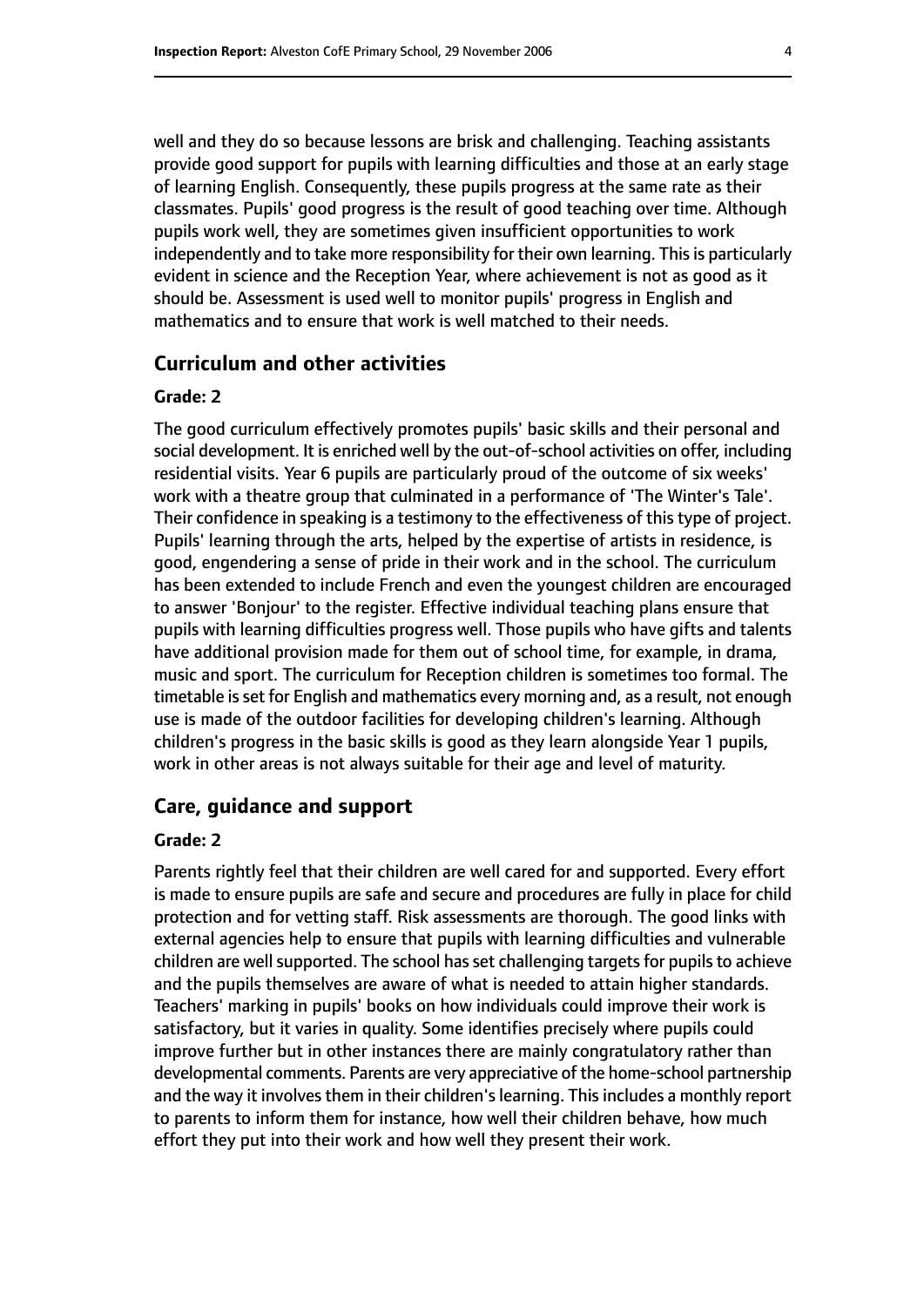### **Leadership and management**

#### **Grade: 2**

There is a clear focus on raising standards and the leadership has been effective in identifying where there is scope to raise standards further, for example, in aspects of mathematics in Years 1 and 2 and in writing in Years 3 to 6. This has been done whilst making improvements to the curriculum to make it much more interesting for pupils. Recent changes of teachers mean that all of the curriculum responsibilities are currently shared by three staff. This has resulted in science and the Reception Year not being given sufficient prominence for development. However, staff new to the school are being provided with effective guidance on how to take on responsibilities when they are eligible. Teaching and learning are monitored regularly and this ensures that the leadership has a thorough understanding of how well the school is doing. Information about pupils' progress is detailed and informative. However, it is not always easily accessible and the school recognises the importance of making it more 'user friendly' by transferring the data onto its computerised information management system so that trends in performance can be more readily identified and addressed. Links with parents are good and questionnaires returned prior to the inspection commented on the strong relationships between school and home. There is no complacency and staff work hard to ensure the standards seen over the last few years are maintained. There is a clear capacity for further improvement.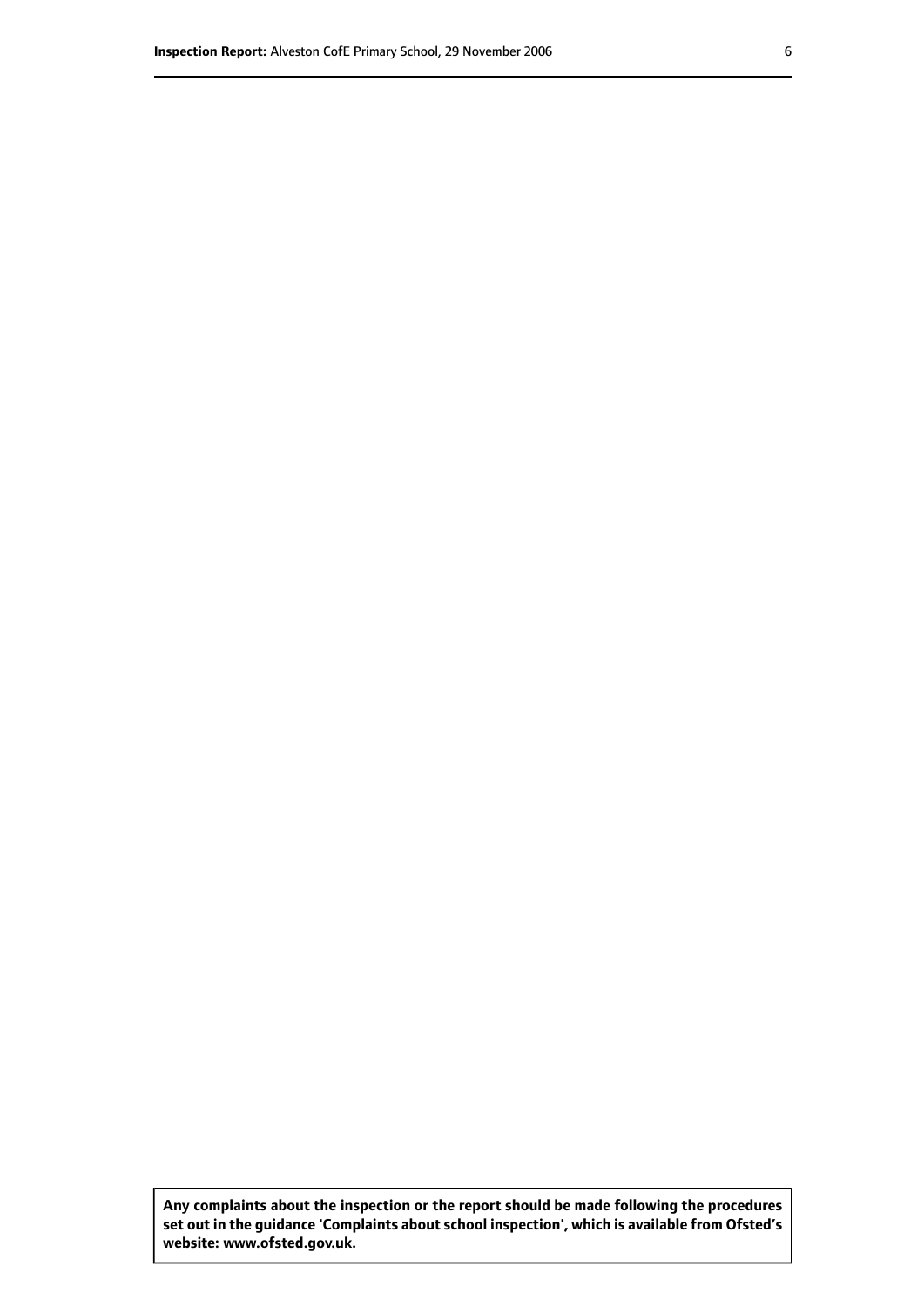# **Inspection judgements**

| Key to judgements: grade 1 is outstanding, grade 2 good, grade 3 satisfactory, and grade 4 | <b>School</b>  |
|--------------------------------------------------------------------------------------------|----------------|
| inadeauate                                                                                 | <b>Overall</b> |

# **Overall effectiveness**

| How effective, efficient and inclusive is the provision of education, integrated<br>care and any extended services in meeting the needs of learners? |     |
|------------------------------------------------------------------------------------------------------------------------------------------------------|-----|
| How well does the school work in partnership with others to promote learners'<br>well-being?                                                         |     |
| The quality and standards in the Foundation Stage                                                                                                    |     |
| The effectiveness of the school's self-evaluation                                                                                                    |     |
| The capacity to make any necessary improvements                                                                                                      |     |
| Effective steps have been taken to promote improvement since the last<br>inspection                                                                  | Yes |

# **Achievement and standards**

| How well do learners achieve?                                                                               |  |
|-------------------------------------------------------------------------------------------------------------|--|
| The standards <sup>1</sup> reached by learners                                                              |  |
| How well learners make progress, taking account of any significant variations between<br>groups of learners |  |
| How well learners with learning difficulties and disabilities make progress                                 |  |

# **Personal development and well-being**

| How good is the overall personal development and well-being of the<br>learners?                                  |  |
|------------------------------------------------------------------------------------------------------------------|--|
| The extent of learners' spiritual, moral, social and cultural development                                        |  |
| The behaviour of learners                                                                                        |  |
| The attendance of learners                                                                                       |  |
| How well learners enjoy their education                                                                          |  |
| The extent to which learners adopt safe practices                                                                |  |
| The extent to which learners adopt healthy lifestyles                                                            |  |
| The extent to which learners make a positive contribution to the community                                       |  |
| How well learners develop workplace and other skills that will contribute to<br>their future economic well-being |  |

# **The quality of provision**

| How effective are teaching and learning in meeting the full range of the<br>  learners' needs?                      |  |
|---------------------------------------------------------------------------------------------------------------------|--|
| $\mid$ How well do the curriculum and other activities meet the range of needs<br>$\mid$ and interests of learners? |  |
| How well are learners cared for, guided and supported?                                                              |  |

 $^1$  Grade 1 - Exceptionally and consistently high; Grade 2 - Generally above average with none significantly below average; Grade 3 - Broadly average to below average; Grade 4 - Exceptionally low.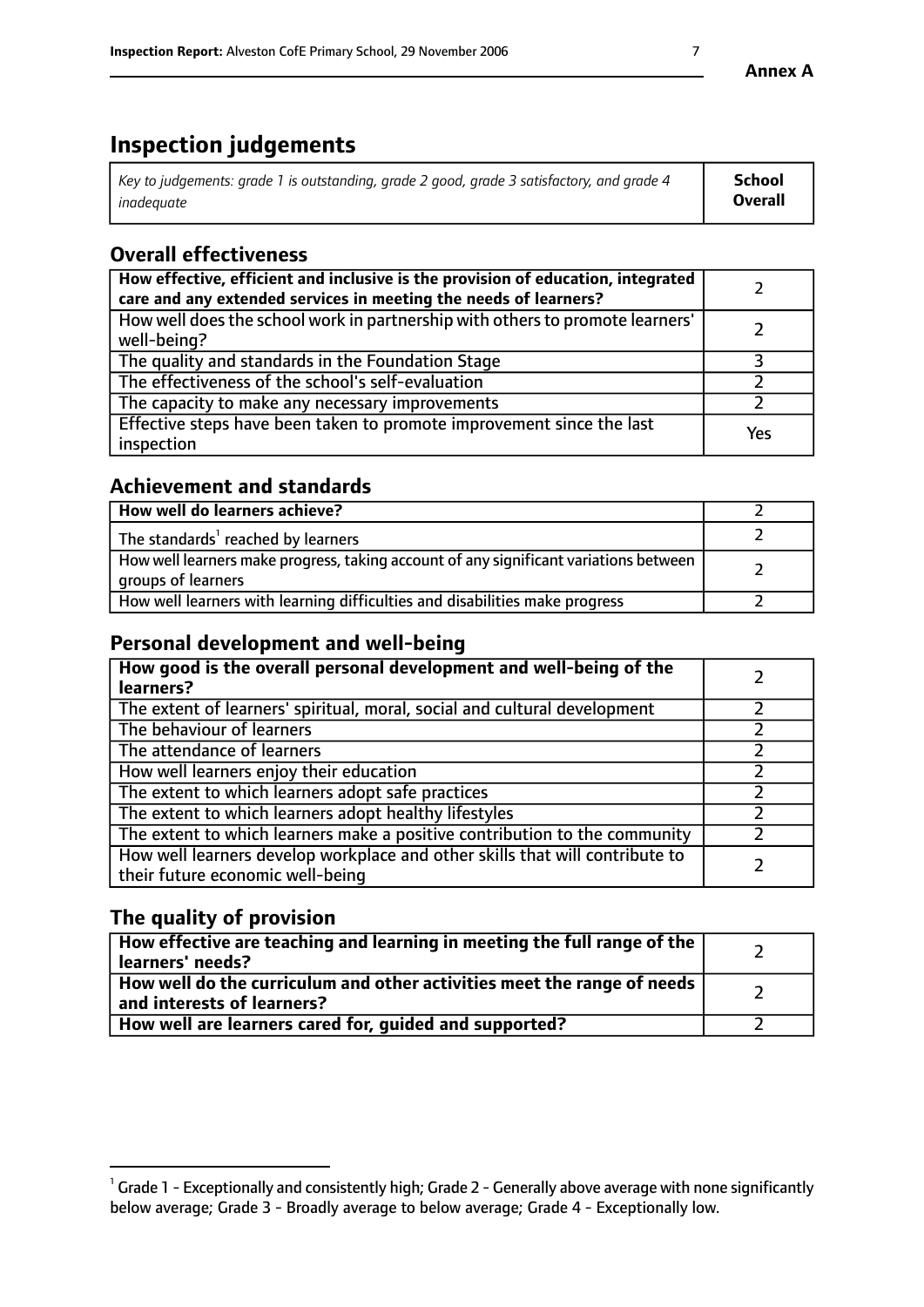# **Leadership and management**

| How effective are leadership and management in raising achievement<br>and supporting all learners?                                              |               |
|-------------------------------------------------------------------------------------------------------------------------------------------------|---------------|
| How effectively leaders and managers at all levels set clear direction leading<br>to improvement and promote high quality of care and education |               |
| How effectively performance is monitored, evaluated and improved to meet<br>challenging targets                                                 | $\mathcal{L}$ |
| How well equality of opportunity is promoted and discrimination tackled so<br>that all learners achieve as well as they can                     |               |
| How effectively and efficiently resources, including staff, are deployed to<br>achieve value for money                                          | $\mathcal{P}$ |
| The extent to which governors and other supervisory boards discharge their<br>responsibilities                                                  |               |
| Do procedures for safequarding learners meet current government<br>requirements?                                                                | Yes           |
| Does this school require special measures?                                                                                                      | No            |
| Does this school require a notice to improve?                                                                                                   | <b>No</b>     |